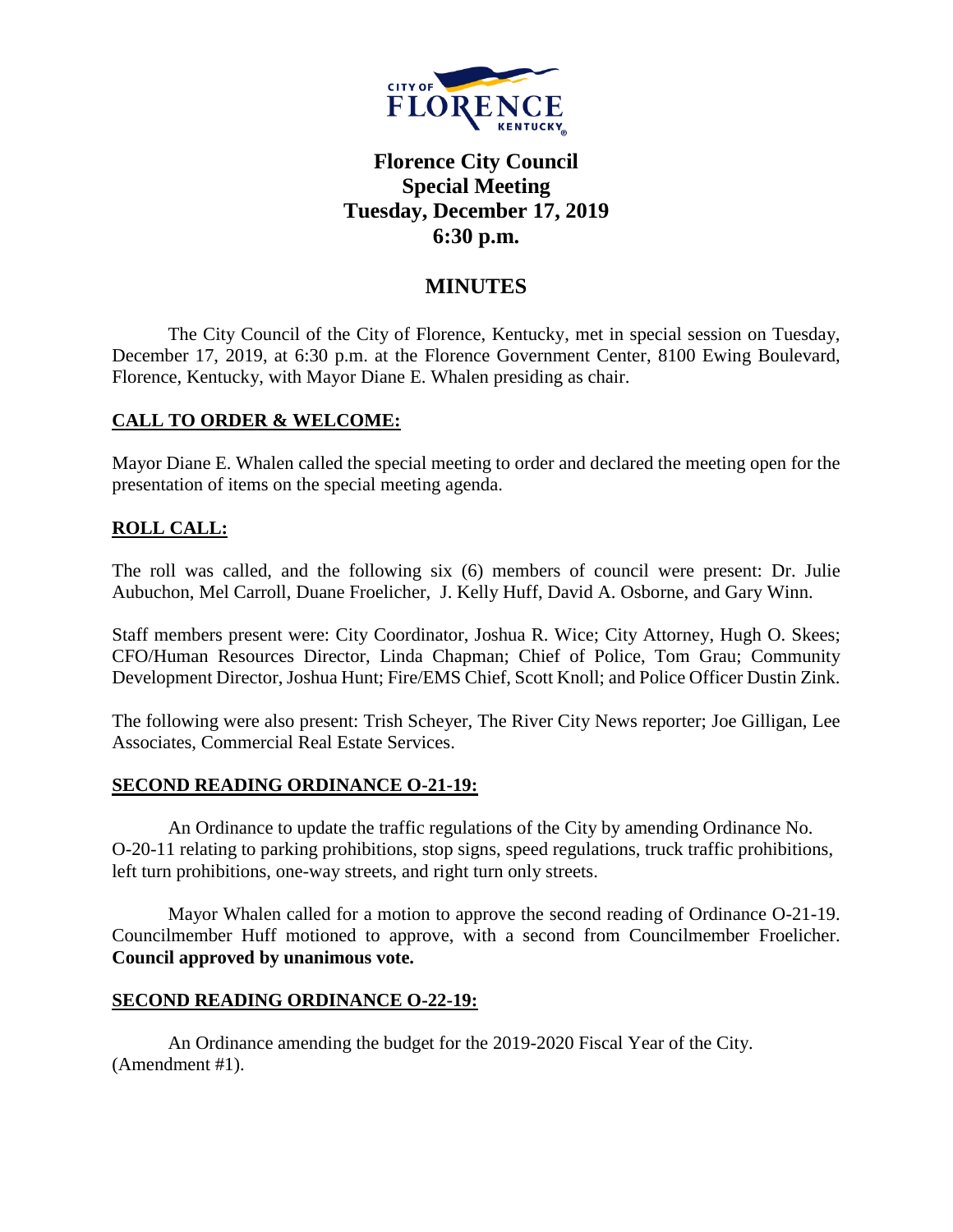Florence City Council (Special Meeting) Minutes: Tuesday, December 17, 2019 Page 2

Mayor Whalen called for a motion to approve the second reading of Ordinance O-22-19. Councilmember Winn motioned to approve, with a second from Councilmember Huff. **Council approved by unanimous vote.**

#### **SECOND READING: ORDINANCE O-23-19:**

An Ordinance relating to personnel; amending Ordinance No O-12-19 relating to personnel policies, job descriptions, authorized positions, and the pay plan.

Mayor Whalen called for a motion to approve the second reading of Ordinance O-23-19. Councilmember Osborne motioned to approve, with a second from Councilmember Froelicher. **Council approved by unanimous vote.**

#### **DISCUSSION AND POSSIBLE ACTION ORDINANCE O-24-19:**

This is an Ordinance adopting and approving a change in Concept Development Plan for a 1.48 acre lot located at 410 Meijer Drive, Florence, Kentucky to allow a retail store (Duluth Trading Company). Councilmember Aubuchon presented the following to City Council for consideration.

On December 11, 2019, the Florence Planning and Zoning Committee met to consider the change in Concept Development Plan for a 1.48 acre lot located at 410 Meijer Drive, Florence, Kentucky (Duluth Trading Co.). The committee drafted a condition related to signage for Duluth's consideration and the company agreed to the condition. The Florence Planning and Zoning Committee is recommending approval for the Development Plan.

After discussion, Mayor Whalen called for a motion to place Ordinance O-24-19 on the agenda. Councilmember Winn motioned to place Ordinance O-24-19 on the agenda, with a second from Councilmember Osborne.

Mayor Whalen called for a motion to approve the first reading of Ordinance O-24-19. Councilmember Winn motioned to approve, with a second from Councilmember Aubuchon. **Council approved by unanimous vote.**

#### **ADJOURNMENT:**

There being no further business to come before Council, Mayor Whalen called for a motion to adjourn the Special Meeting. Councilmember Huff so moved, with a second from Councilmember Froelicher. **Council approved by unanimous vote**, the time being 6:50 p.m.